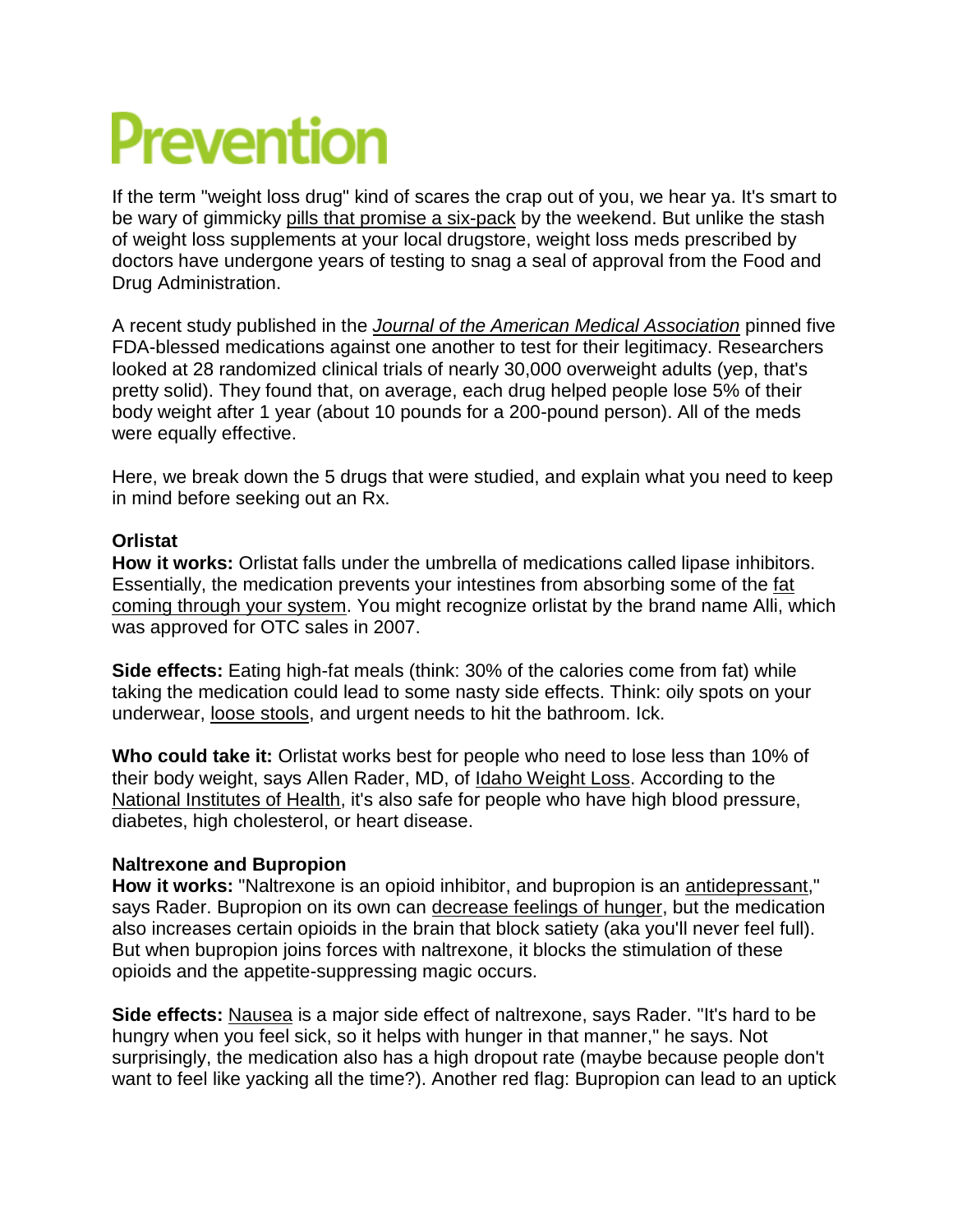in suicidal thoughts for young people, according to the makers of [Contrave,](https://www.contrave.com/about) the brand name of these two meds.

Who could take it: Contrave works best for people with a BMI of 30 or higher (a marker of obesity) or people with a BMI of at least 27 who also have weight-related medical problems, like high blood pressure or diabetes. Got a history of seizures or anorexia? Steer clear, warn researchers from [SUNY Upstate Medical University.](http://www.ncbi.nlm.nih.gov/pmc/articles/PMC4831638/)

#### **Lorcaserin**

How it works: According to the [National Institutes of Health,](https://www.nlm.nih.gov/medlineplus/druginfo/meds/a613014.html) lorcaserin, which is available by the brand name Belviq, works as a serotonin receptor agonist. Translation: It makes you [feel full faster.](http://www.womenshealthmag.com/food/high-fiber-food) When paired with a low-calorie diet and exercise, it generally helps people lose weight within 3 months.

**Side effects:** While you take it, you may deal with [headaches,](http://www.womenshealthmag.com/health/migraine-relief) dizziness, and fatigue, says Rader. Another downside is that the medication helps with weight control only if you continue to take it. So once you cut it out, you could see the [pounds creep back on.](http://www.womenshealthmag.com/weight-loss/getting-back-on-track)

**Who could take it:** Though lorcaserin is a derivative of the appetite suppressant fenfluramine, which was banned for causing heart problems, it doesn't cause cardiac issues. So it's a good choice for people who can't tolerate the stimulant side effects of other meds, like a racing heartbeat and jitters, says Rader.

#### **Phentermine and Topiramate**

How it works: Phentermine belongs to a group of appetite-decreasing meds called anorectics, and topiramate [promotes feelings of fullness](http://www.womenshealthmag.com/weight-loss/eat-more-and-lose-weight) to keep you satisfied long after you eat, according to the [National Institutes of Health.](https://www.nlm.nih.gov/medlineplus/druginfo/meds/a612037.html) And when you're not as hungry, you eat less (at least in theory).

**Side effects:** "The major side effects are stimulation from the phentermine and confusion and [sleepiness](http://www.womenshealthmag.com/weight-loss/lose-weight-by-sleeping-more) from the topiramate," says Rader. Also, topiramate has been known to increase the risk of birth defects, so it shouldn't be taken if you're trying to get pregnant or already are.

Who could take it: The brand **Qsymia** contains a combination of the two medications. Like Contrave, it's meant for adults with a BMI of 30 or higher who've tried to lose weight but end up [feeling frustrated and hungry all the time.](http://www.womenshealthmag.com/weight-loss/why-diets-dont-work) Adults with a BMI of 27 or greater plus a weight-related health issue, like high cholesterol or diabetes, could also be eligible. The researchers behind the *Journal of the American Medical Association* study found that people taking phentermine-topiramate lost the most weight, roughly 19.4 pounds after one year.

#### **Liraglutide**

**How it works:** "Liraglutide was initially developed to help with the treatment of diabetes," says Rader. But when patients using the drug unexpectedly started to lose weight, researchers developed a form of liraglutide specifically approved for weight loss.